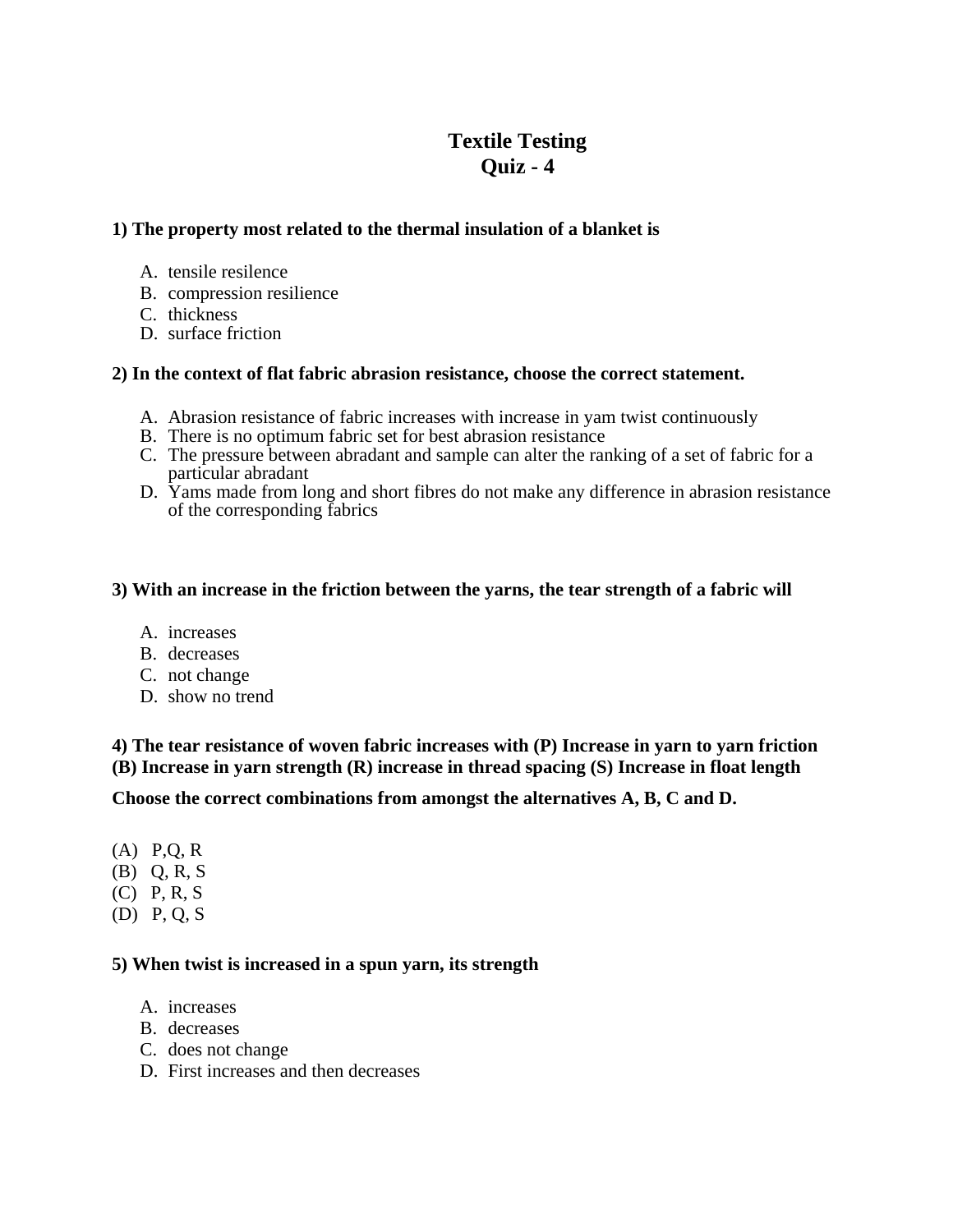## **6) In a tensile test, if the strain rate is increased, the apparent tensile strength of a ring spun yarn will**

- A. increases
- B. decreases
- C. not change
- D. show no trend

# **7)The ratio of fabric strength per thread and single thread strength is always**

- A. Greater than unity
- B. Less than unity
- C. Equal to unity
- D. None of the above

# **8) In a spinning mill, fibre bundle strength is preferred over single fibre strength, Because**

- A. Bundle strength test is easy and quick
- B. It gives less variation
- C. It has better correlation with yarn strength
- D. It gives benefit of all above three

### **9) Imperfections are sum total of**

- A. Thick places and thin place
- B. All Classimat faults
- C. Thick places and neps
- D. Thick places, thin places and neps

### **10) Fibre diameter varies**

- A. inversely with square root of density
- B. inversely with density
- C. directly with square root of density
- D. directly with density